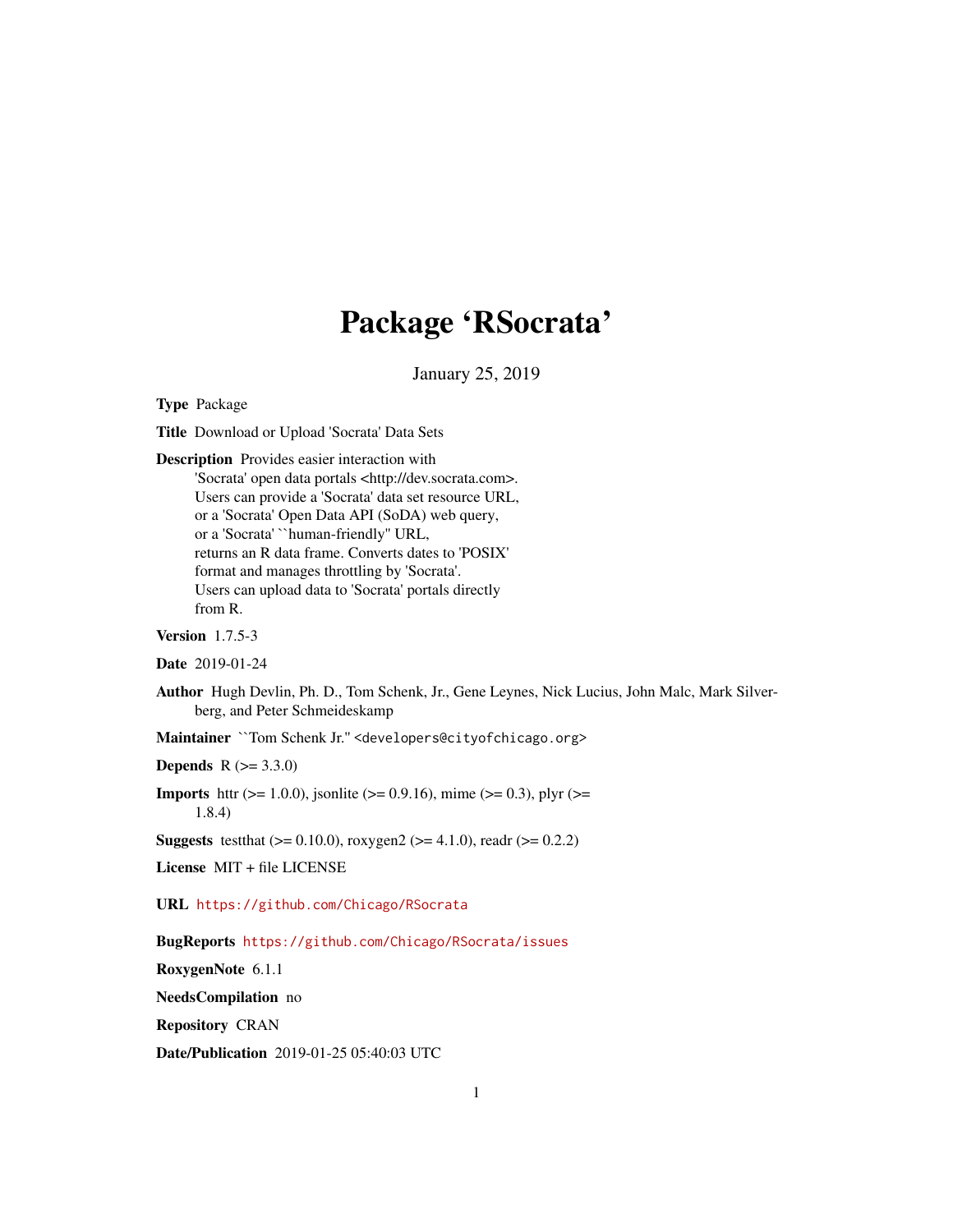### <span id="page-1-0"></span>R topics documented:

| Index |  |  |  |  |  |  |  |  |  |  |  |  |  |  |  |  |  | $\overline{\mathbf{8}}$ |
|-------|--|--|--|--|--|--|--|--|--|--|--|--|--|--|--|--|--|-------------------------|
|       |  |  |  |  |  |  |  |  |  |  |  |  |  |  |  |  |  |                         |
|       |  |  |  |  |  |  |  |  |  |  |  |  |  |  |  |  |  |                         |
|       |  |  |  |  |  |  |  |  |  |  |  |  |  |  |  |  |  |                         |
|       |  |  |  |  |  |  |  |  |  |  |  |  |  |  |  |  |  |                         |
|       |  |  |  |  |  |  |  |  |  |  |  |  |  |  |  |  |  |                         |
|       |  |  |  |  |  |  |  |  |  |  |  |  |  |  |  |  |  |                         |
|       |  |  |  |  |  |  |  |  |  |  |  |  |  |  |  |  |  |                         |

fieldName *Convert Socrata human-readable column name to field name*

#### Description

Convert Socrata human-readable column name, as it might appear in the first row of data, to field name as it might appear in the HTTP header; that is, lower case, periods replaced with underscores#'

#### Usage

fieldName(humanName)

#### Arguments

humanName - a Socrata human-readable column name

#### Value

Socrata field name

#### Author(s)

Hugh J. Devlin, Ph. D. <Hugh.Devlin@cityofchicago.org>

#### Examples

fieldName("Number.of.Stations") # number\_of\_stations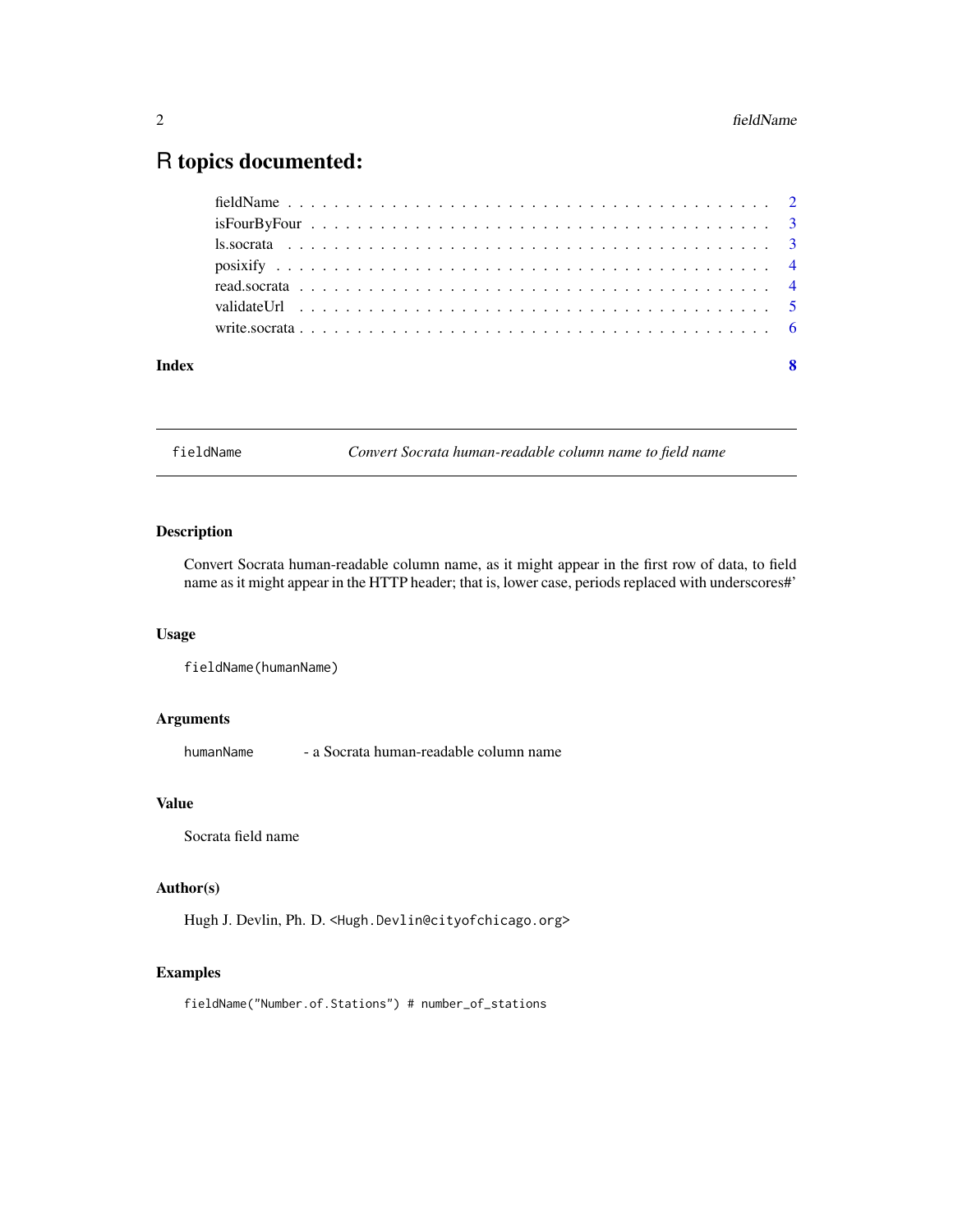<span id="page-2-0"></span>isFourByFour *Checks the validity of the syntax for a potential Socrata dataset Unique Identifier, also known as a 4x4.*

#### Description

Will check the validity of a potential dataset unique identifier supported by Socrata. It will provide an exception if the syntax does not align to Socrata unique identifiers. It only checks for the validity of the syntax, but does not check if it actually exists.

#### Usage

```
isFourByFour(fourByFour)
```
#### Arguments

fourByFour - a string; character vector of length one

#### Value

TRUE if is valid Socrata unique identifier, FALSE otherwise

#### Author(s)

Tom Schenk Jr <tom.schenk@cityofchicago.org>

ls.socrata *List datasets available from a Socrata domain*

#### Description

List datasets available from a Socrata domain

#### Usage

```
ls.socrata(url)
```
#### Arguments

url - A Socrata URL. This simply points to the site root.

#### Value

an R data frame containing a listing of datasets along with various metadata.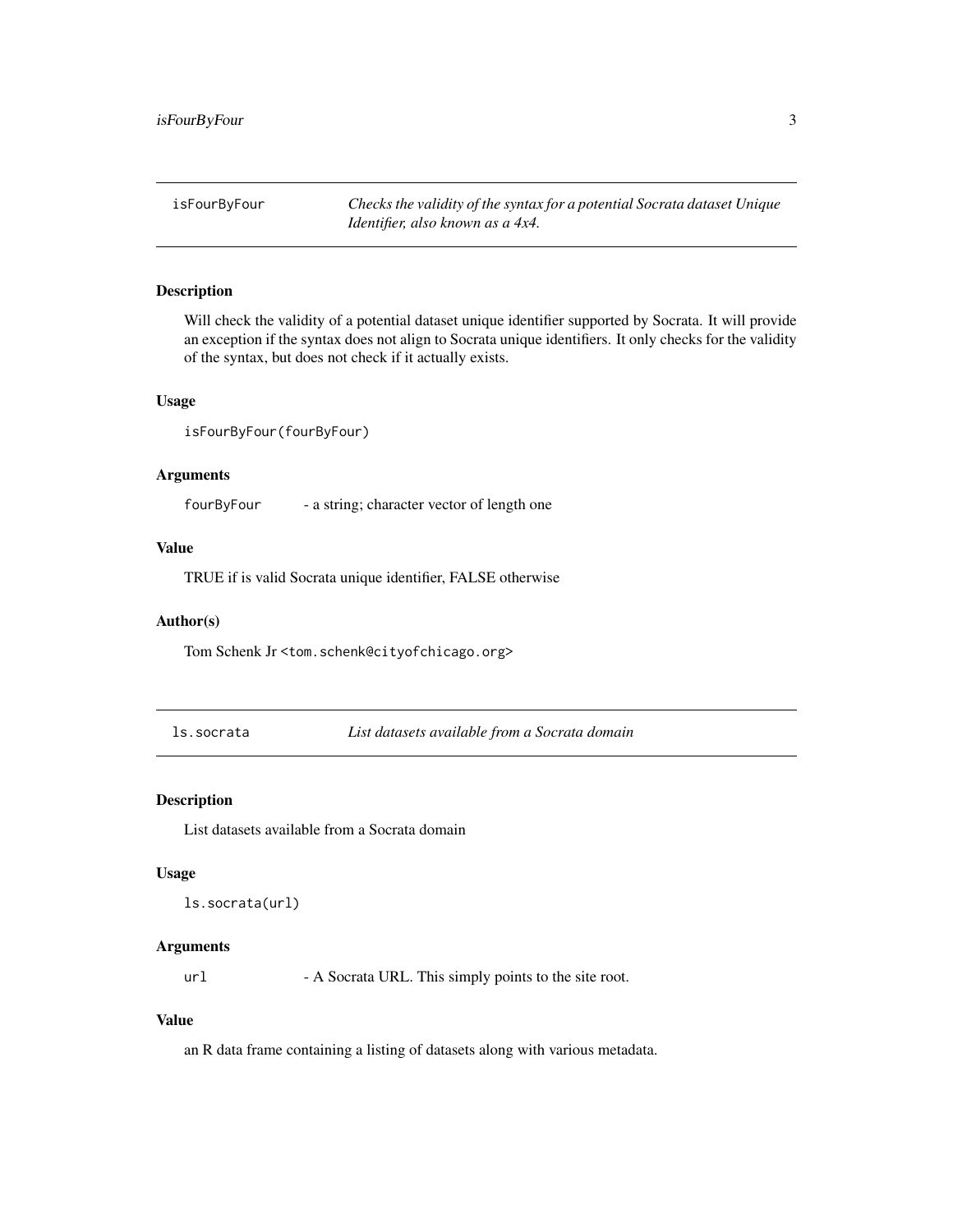#### Author(s)

Peter Schmiedeskamp <pschmied@uw.edu>

#### Examples

```
# Download list of data sets
df <- ls.socrata("http://soda.demo.socrata.com")
# Check schema definition for metadata
attributes(df)
```
posixify *Convert Socrata calendar\_date string to POSIX*

#### Description

Convert Socrata calendar\_date string to POSIX

#### Usage

posixify(x)

#### Arguments

x - character vector in one of two Socrata calendar\_date formats

#### Value

a POSIX date

#### Author(s)

Hugh J. Devlin, Ph. D. <Hugh.Devlin@cityofchicago.org>

read.socrata *Get a full Socrata data set as an R data frame*

#### Description

Manages throttling and POSIX date-time conversions

#### Usage

```
read.socrata(url, app_token = NULL, email = NULL, password = NULL,
  stringsAsFactors = FALSE)
```
<span id="page-3-0"></span>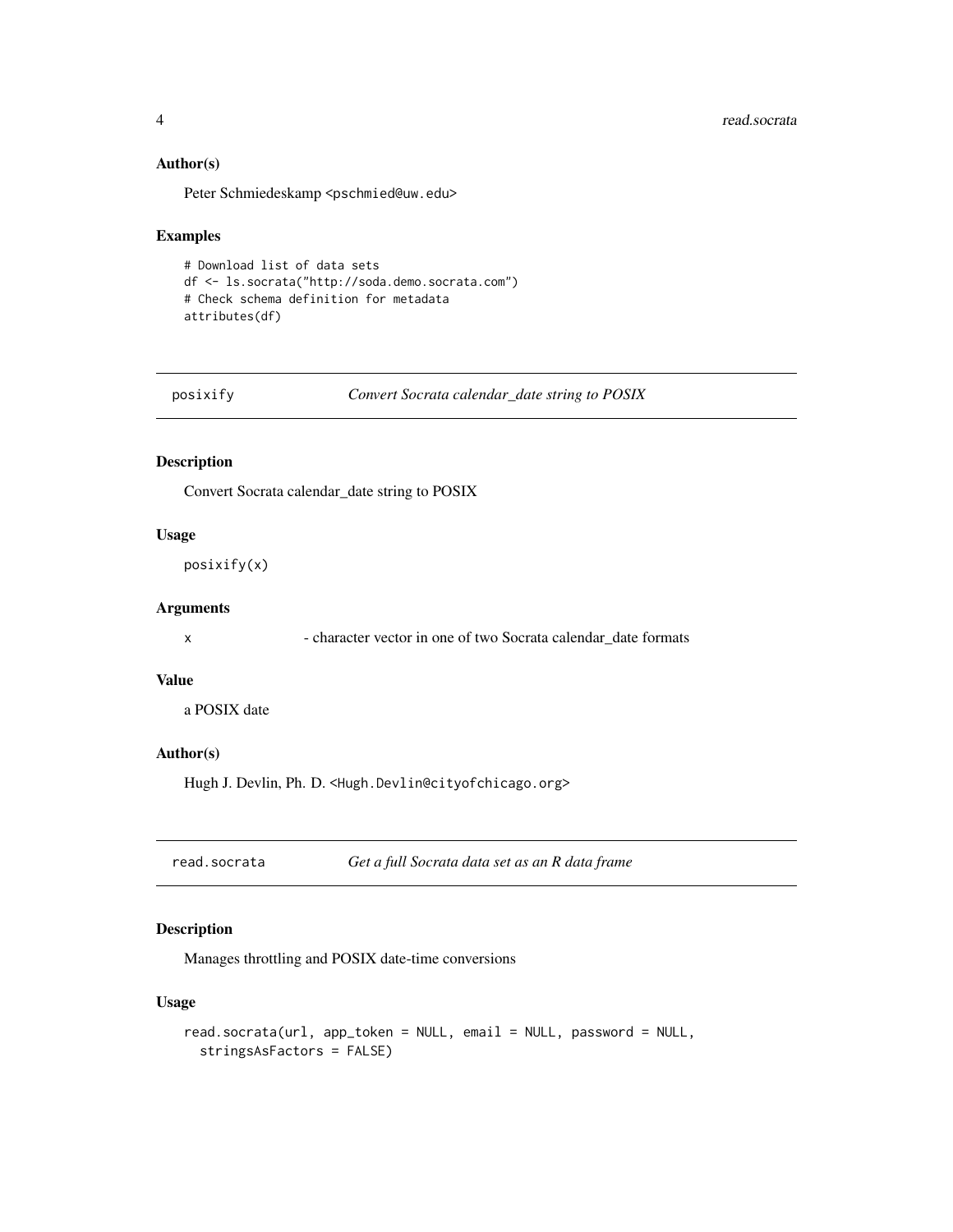#### <span id="page-4-0"></span>validateUrl 5

#### Arguments

| url              | - A Socrata resource URL, or a Socrata "human-friendly" URL, or Socrata<br>Open Data Application Program Interface (SODA) query requesting a comma-<br>separated download format (.csv suffix), May include SoQL parameters, but is<br>assumed to not include a SODA offset parameter |
|------------------|---------------------------------------------------------------------------------------------------------------------------------------------------------------------------------------------------------------------------------------------------------------------------------------|
| app_token        | - a string; SODA API token used to query the data portal http://dev.socrata.<br>com/consumers/getting-started.html                                                                                                                                                                    |
| email            | - Optional. The email to the Socrata account with read access to the dataset                                                                                                                                                                                                          |
| password         | - Optional. The password associated with the email to the Socrata account                                                                                                                                                                                                             |
| stringsAsFactors |                                                                                                                                                                                                                                                                                       |
|                  |                                                                                                                                                                                                                                                                                       |

- Optional. Should character columns be converted to factor (TRUE or FALSE)?

#### Value

an R data frame with POSIX dates

#### Author(s)

Hugh J. Devlin, Ph. D. <Hugh.Devlin@cityofchicago.org>

#### Examples

```
# Human-readable URL:
url <- "https://soda.demo.socrata.com/dataset/USGS-Earthquakes-for-2012-11-01-API/4334-bgaj"
df <- read.socrata(url)
# SoDA URL:
df <- read.socrata("http://soda.demo.socrata.com/resource/4334-bgaj.csv")
# Download private dataset
socrataEmail <- Sys.getenv("SOCRATA_EMAIL", "mark.silverberg+soda.demo@socrata.com")
socrataPassword <- Sys.getenv("SOCRATA_PASSWORD", "7vFDsGFDUG")
privateResourceToReadCsvUrl <- "https://soda.demo.socrata.com/resource/a9g2-feh2.csv" # dataset
read.socrata(url = privateResourceToReadCsvUrl, email = socrataEmail, password = socrataPassword)
# Using an API key to read datasets (reduces throttling)
token <- "ew2rEMuESuzWPqMkyPfOSGJgE"
df <- read.socrata("http://soda.demo.socrata.com/resource/4334-bgaj.csv",
                   app_token = token)
nrow(df)
closeAllConnections()
```
validateUrl *Convert, if necessary, URL to valid REST API URL supported by Socrata.*

#### Description

Will convert a human-readable URL to a valid REST API call supported by Socrata. It will accept a valid API URL if provided by users and will also convert a human-readable URL to a valid API URL. Will accept queries with optional API token as a separate argument or will also accept API token in the URL query. Will resolve conflicting API token by deferring to original URL.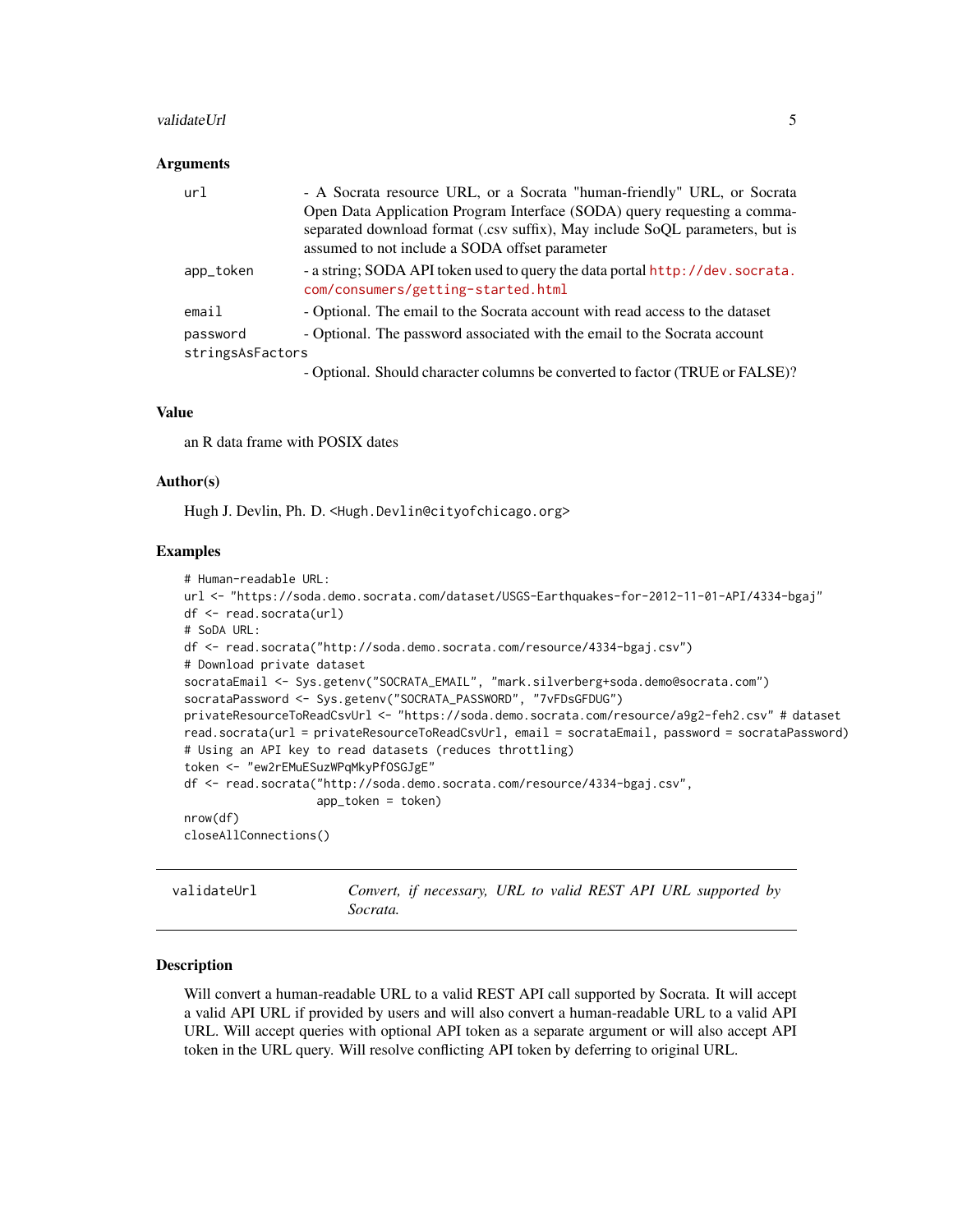#### Usage

validateUrl(url, app\_token)

#### Arguments

| url       | - a string; character vector of length one                                   |
|-----------|------------------------------------------------------------------------------|
| app_token | - a string; SODA API token used to query the data portal http://dev.socrata. |
|           | com/consumers/getting-started.html                                           |

#### Value

a - valid Url

#### Author(s)

Tom Schenk Jr <tom.schenk@cityofchicago.org>

| write.socrata | Write to a Socrata dataset (full replace or upsert) |  |  |
|---------------|-----------------------------------------------------|--|--|
|               |                                                     |  |  |

#### Description

Method for updating Socrata datasets

#### Usage

```
write.socrata(dataframe, dataset_json_endpoint, update_mode, email,
 password, app_token = NULL)
```
#### Arguments

| dataframe             | - dataframe to upload to Socrata                                                                                                        |
|-----------------------|-----------------------------------------------------------------------------------------------------------------------------------------|
| dataset_json_endpoint |                                                                                                                                         |
|                       | - Socrata Open Data Application Program Interface (SODA) endpoint (JSON<br>only for now)                                                |
| update_mode           | - "UPSERT" or "REPLACE"; consult http://dev.socrata.com/publishers/getting-<br>started.html                                             |
| email                 | - The email to the Socrata account with read access to the dataset                                                                      |
| password              | - The password associated with the email to the Socrata account                                                                         |
| app_token             | - a (non-required) string; SODA API token can be used to query the data portal<br>http://dev.socrata.com/consumers/getting-started.html |

#### Author(s)

Mark Silverberg <mark.silverberg@socrata.com>

<span id="page-5-0"></span>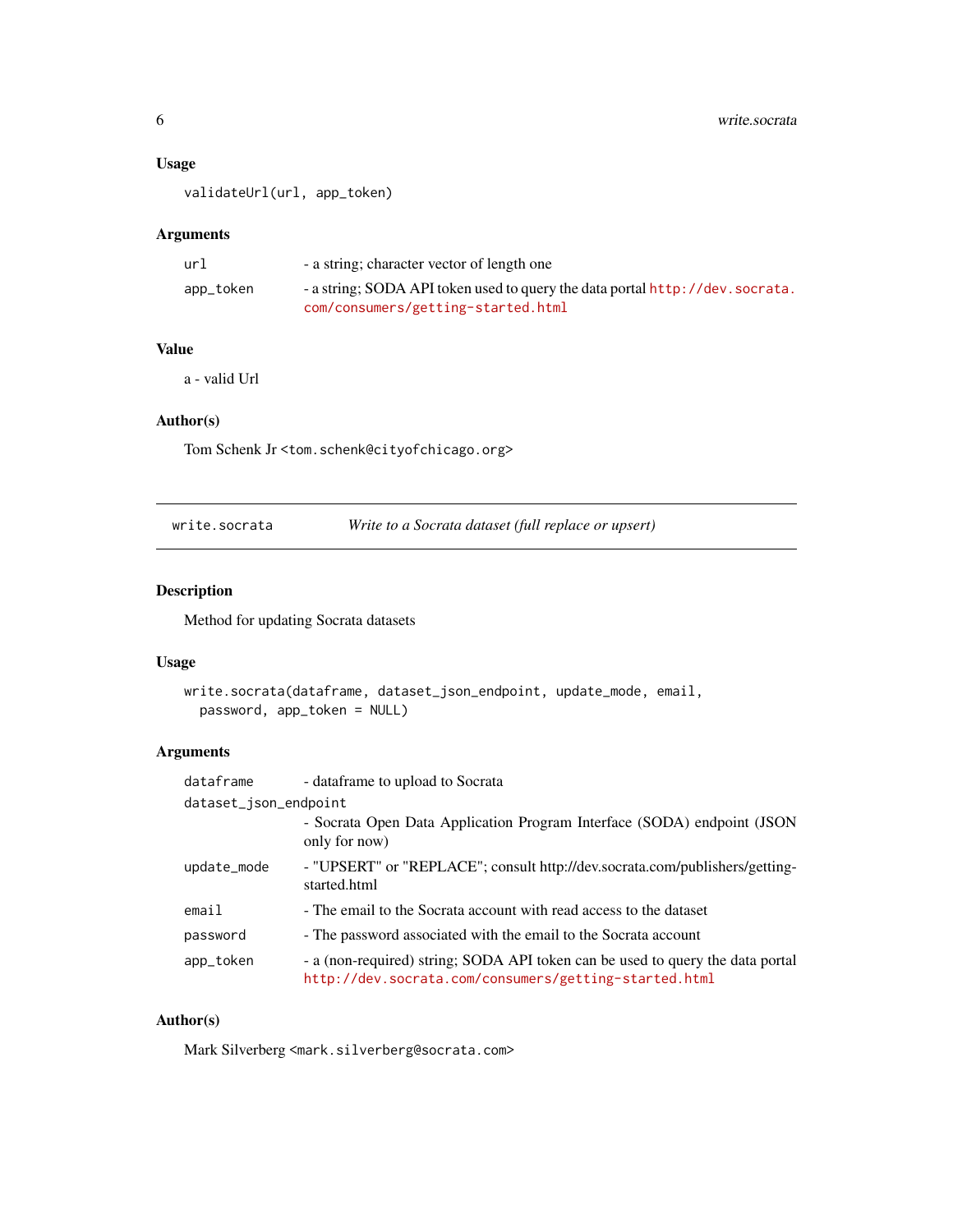#### write.socrata 7

#### Examples

```
# Store user email and password
socrataEmail <- Sys.getenv("SOCRATA_EMAIL", "mark.silverberg+soda.demo@socrata.com")
socrataPassword <- Sys.getenv("SOCRATA_PASSWORD", "7vFDsGFDUG")
datasetToAddToUrl <- "https://soda.demo.socrata.com/resource/xh6g-yugi.json" # dataset
# Generate some data
x \le - sample(-1000:1000, 1)
y <- sample(-1000:1000, 1)
df_in <- data.frame(x,y)
```
# Upload to Socrata write.socrata(df\_in,datasetToAddToUrl,"UPSERT",socrataEmail,socrataPassword)